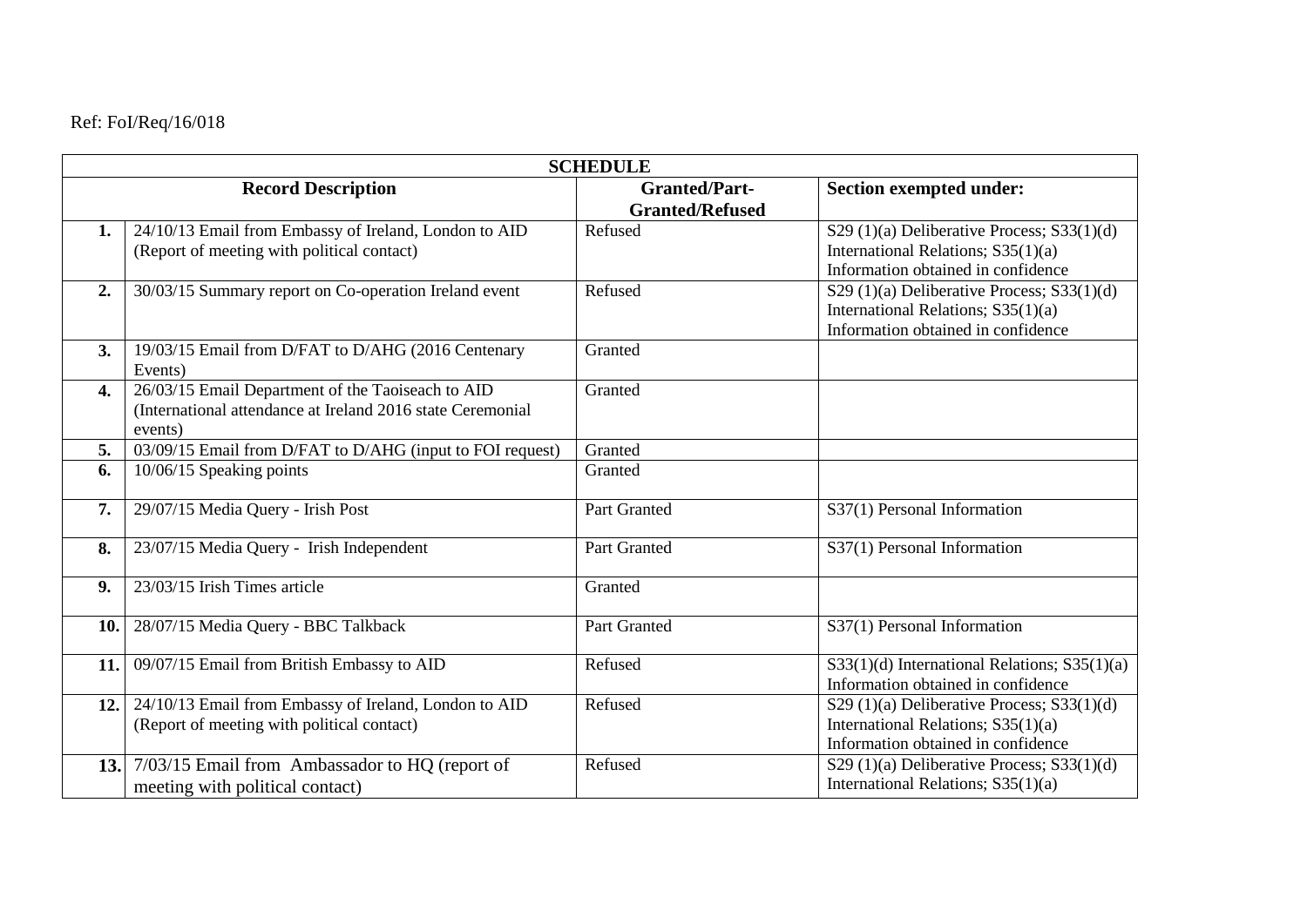|     |                                                                                                      |         | Information obtained in confidence                                                                                                                        |
|-----|------------------------------------------------------------------------------------------------------|---------|-----------------------------------------------------------------------------------------------------------------------------------------------------------|
|     | 14. 24/06/15 Email from Ambassador to HQ (report of                                                  | Refused | S29 $(1)(a)$ Deliberative Process; S33 $(1)(d)$<br>International Relations; S35(1)(a)                                                                     |
|     | meeting with Private Secretary to Member of the Royal<br>Family)                                     |         | Information obtained in confidence                                                                                                                        |
| 15. | 24/06/15 Email correspondence between Ambassador and<br>political contact                            | Refused | S29 $(1)(a)$ Deliberative Process; S33 $(1)(d)$<br>International Relations; S35(1)(a)<br>Information obtained in confidence                               |
|     | 16. 26/06/15 Note on meeting with Secretary of State for<br><b>Culture Media and Sport</b>           | Refused | $S33(1)(d)$ International Relations; S35(1)(a)<br>Information obtained in confidence                                                                      |
| 17. | 21/08/2015 Letter from Ambassador of Ireland to Private<br>Secretary to Member of the Royal Family   | Refused | S33(1)(d) International Relations; S33(2)(b)<br>International Relations S37(1) Personal<br>Information;                                                   |
|     | 18. 1/09/2015 Letter from Private Secretary to Member of the<br>Royal Family to the Ambassador       | Refused | S33(1)(d) International Relations; S33(2)(b)<br>International Relations S37(1) Personal<br>Information; $S35(1)(a)$ Information<br>obtained in confidence |
| 19. | 3/09/2015 Letter from Ambassador of Ireland to Private<br>Secretary to Member of the Royal Family    | Refused | S33(1)(d) International Relations; S33(2)(b)<br>International Relations S37(1) Personal<br>Information; $S35(1)(a)$ Information<br>obtained in confidence |
|     | 20. 26/10/2015 Email to HQ (Ireland 2016 Easter Sunday<br>event)                                     | Refused | S29 $(1)(a)$ Deliberative Process; S33 $(1)(d)$<br>International Relations; S35(1)(a)<br>Information obtained in confidence                               |
| 21. | 15/12/15 Report on meeting with FCO                                                                  | Refused | S29 $(1)(a)$ Deliberative Process; S33 $(1)(d)$<br>International Relations; S35(1)(a)<br>Information obtained in confidence                               |
|     | 22. 17/12/2015 Letter from Ambassador to the Secretary of<br>State for Culture Media and Sport       | Refused | S33(1)(d) International Relations; S37(1)<br>Personal Information;                                                                                        |
| 23. | 17/12/2015 Letter from Ambassador Mulhall to the<br>Secretary of State for Northern Ireland          | Refused | S33(1)(d) International Relations; S37(1)<br>Personal Information;                                                                                        |
| 24. | 29/12/2015 Email from Embassy of Ireland, London to<br>HQ (Report of meeting with political contact) | Refused | S29 $(1)(a)$ Deliberative Process; S33 $(1)(d)$<br>International Relations; S35(1)(a)<br>Information obtained in confidence                               |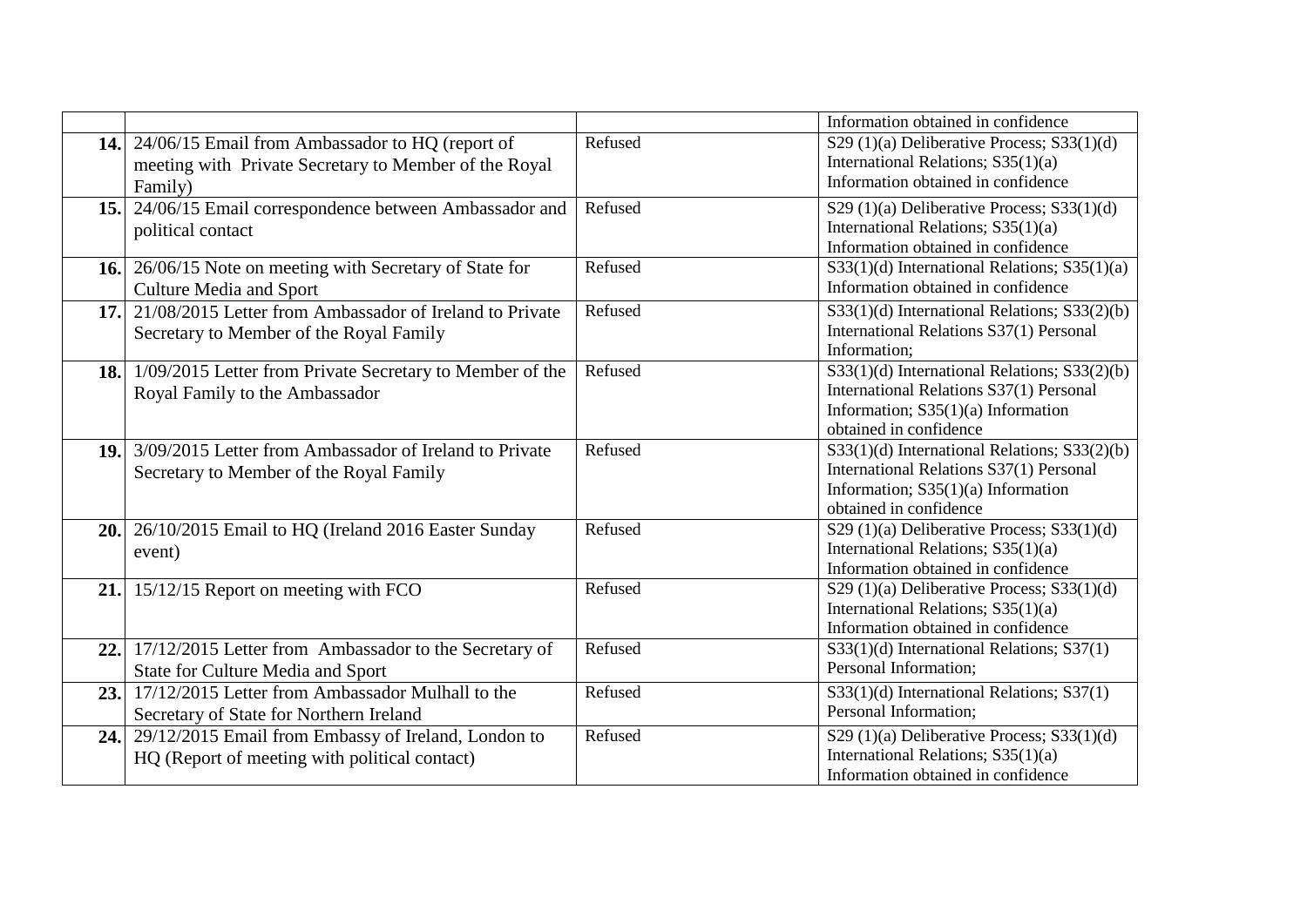|     | 25. 12/01/2016 Report on meeting with FCO and MoJ<br>officials                                                                           | Refused | S29 $(1)(a)$ Deliberative Process; S33 $(1)(d)$<br>International Relations; S35(1)(a)<br>Information obtained in confidence                               |
|-----|------------------------------------------------------------------------------------------------------------------------------------------|---------|-----------------------------------------------------------------------------------------------------------------------------------------------------------|
|     | 26. 15/01/2016 Email to Ambassador outlining suggested<br>Embassy approach to invitations to contacts for events in<br>the UK            | Refused | S29 $(1)(a)$ Deliberative Process; S33 $(1)(d)$<br>International Relations; S35(1)(a)<br>Information obtained in confidence                               |
| 27. | 15/01/2016 Letter from office of the Secretary of State for<br>Northern Ireland to the Ambassador                                        | Refused | S33(1)(d) International Relations; S37(1)<br>Personal Information; S35(1)(a)<br>Information obtained in confidence                                        |
|     | 28. 02/02/2016 Note on meeting between Ambassador and<br>Minister Lidington                                                              | Refused | S29 $(1)(a)$ Deliberative Process; S33 $(1)(d)$<br>International Relations; S35(1)(a)<br>Information obtained in confidence                               |
|     | 29. 04/02/2016 Letter to Ambassador from Private Secretary<br>to Member of the Royal Family                                              | Refused | S33(1)(d) International Relations; S33(2)(b)<br>International Relations S37(1) Personal<br>Information; $S35(1)(a)$ Information<br>obtained in confidence |
|     | <b>30.</b> 23/02/2016 Letter to Ambassador from Private Secretary<br>to Member of the Royal Family                                       | Refused | S33(1)(d) International Relations; S33(2)(b)<br>International Relations; S37(1) Personal<br>Information                                                   |
| 31. | Draft master list of guests for 2016 events                                                                                              | Refused | $S29(1)(a)$ Deliberative Process; $S37(1)$<br>Personal Information                                                                                        |
| 32. | Draft guest list for Gala Concert Irish Culture in Britain:<br>A Centenary Celebration at Wigmore Hall on 21 <sup>st</sup> April<br>2016 | Refused | $S29(1)(a)$ Deliberative Process; $S37(1)$<br><b>Personal Information</b>                                                                                 |
|     | 33. Draft guest list for Screening of 1916: The Irish Rebellion<br>Notre Dame documentary on 16 <sup>th</sup> March 2016                 | Refused | $S29(1)(a)$ Deliberative Process; $S37(1)$<br><b>Personal Information</b>                                                                                 |
| 34. | Draft guest list for Royal Festival Hall, Southbank Centre<br>Imagining Ireland concert on 29th April 2016                               | Refused | S29 (1)(a) Deliberative Process; S37(1)<br><b>Personal Information</b>                                                                                    |
|     | 35. Report of the bilateral meeting, Taoiseach's Visit to<br>London January 2016                                                         | Refused | S29 $(1)(a)$ Deliberative Process; S33 $(1)(d)$<br>International Relations; S35(1)(a)<br>Information obtained in confidence                               |